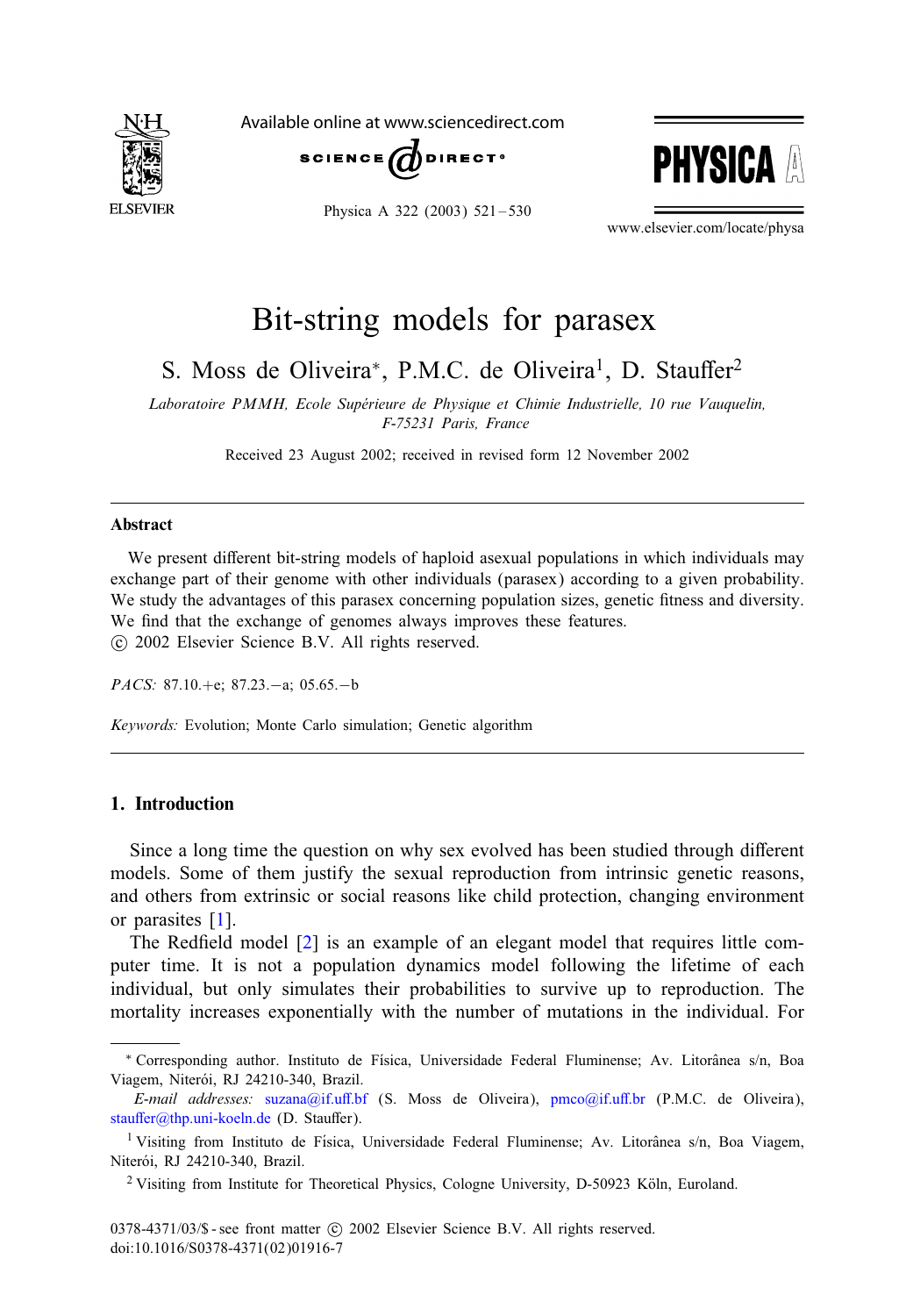the sexual variant the number of mutations in the child is determined by a binomial distribution such that on average the child has as its own number of mutations half the number of the father, plus half the number from the mother. At birth, new mutations are added following a Poisson distribution, for both asexual and sexual reproduction. Because of the lack of an explicit genome, intermediate forms of reproduction as meiotic parthenogenesis and hermaphroditism were not simulated.

A more realistic model, involving an explicit genome in the form of bit-strings, was more recently used by  $\hat{O}$  cal et al. [\[3\]](#page--1-0) to investigate intermediate reproductive regimes. It makes use of a parameter  $\mu$ , introduced before by Jan et al. [\[4\]](#page--1-0), defined such that only individuals with  $\mu$  and more mutations exchange genome. Healthy individuals without many mutations reproduce asexually, that is, by cloning plus deleterious random mutations. In contrast to our purely haploid models described below, these models [\[3\]](#page--1-0) use also diploid life forms.

The models we present here are of this second type, that is, the genomes of the individuals are represented by bit-strings, and our purpose is to investigate an intermediate strategy (between asexual-haploid and sexual-diploid reproduction) which is called parasex. Parasexuality is any process in which participates more than one parent, without meiosis and fertilisation, which gives as a result a new cell  $[5]$ . There are three phenomena leading to the parasexual recombination in bacteria: conjugation, transduction and transformation; and bacteria cannot live without at least one of these mechanisms [\[6,7\]](#page--1-0). Since bacteria do not age (at least according to our present knowledge), most of our simulations presented below use models without ageing, similar to the well-known Eigen quasispecies model [\[8\]](#page--1-0). Parasex then happens between two bacterial reproduction events, i.e., between two cell divisions. However, we start with an ageing model to have a bridge to earlier comparisons  $[9,10]$  of asexual versus sexual reproduction for ageing individuals.

#### 2. Penna-type models

#### *2.1. General*

For biological ageing, the Penna model [\[11\]](#page--1-0) presently is the most widespread computer simulation method. The genome of each individual is given by a string of 32 bits, representing dangerous inherited diseases (detrimental mutations) for the at most 32 intervals of life of this individual. A 0-bit means health, a 1-bit on position  $a$  of the bit-string means a mutation affecting the health from that age  $a$  on. Three such diseases kill the individual at that age  $a$  at which the third disease becomes active. At each time step, i.e., one iteration of the whole population, each living individual above a minimum reproduction age of 8 gives birth to three children with the same genome as the mother except for one mutation: One bit position is randomly selected and its bit is set to one independently of its previous value. Besides these deaths from genetic reasons, individuals also die at each time step with the Verhulst probability  $N/N_{\text{max}}$  where N is the total population and  $N_{\text{max}}$  a constant parameter, often called